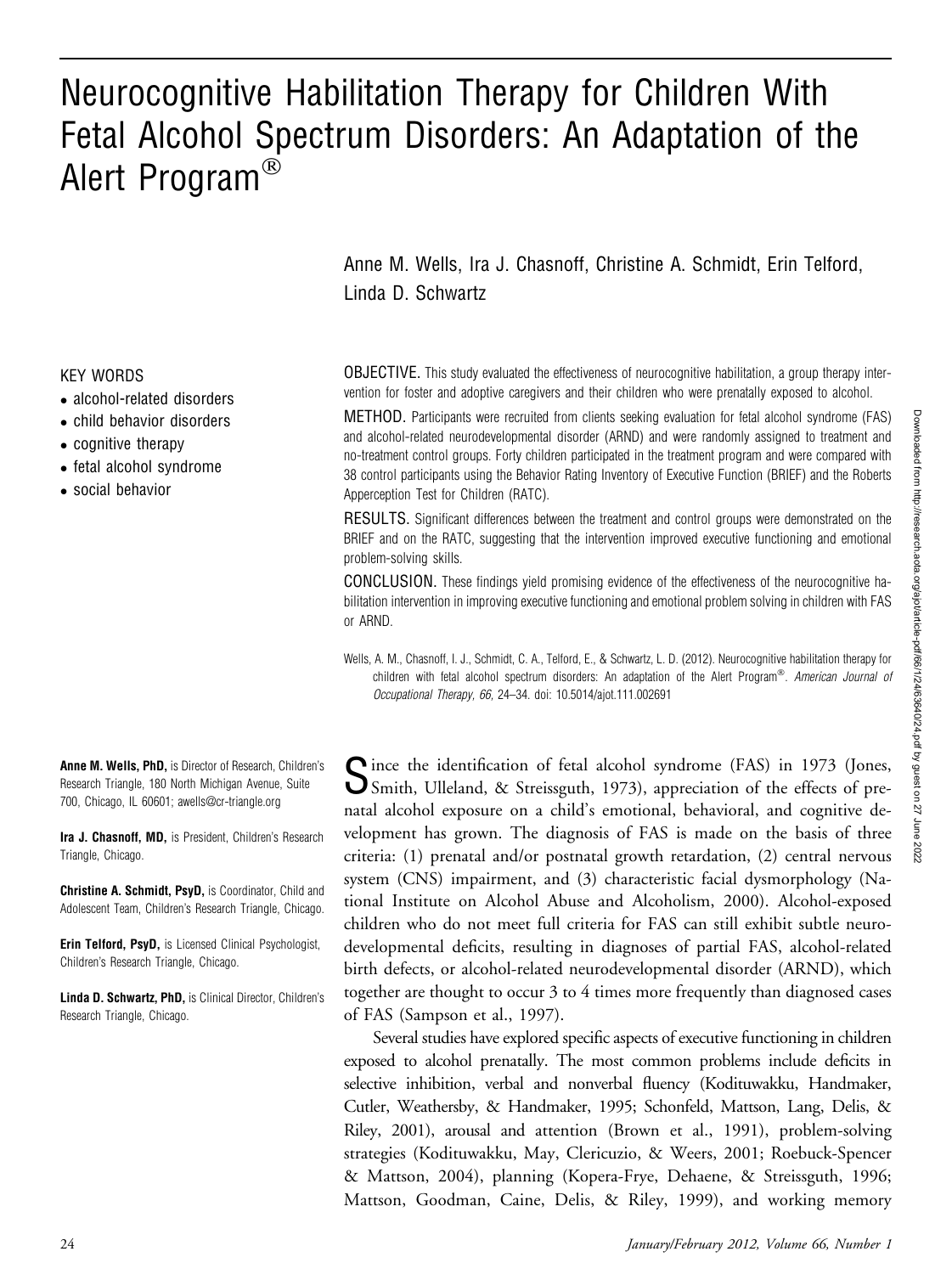(Jacobson et al., 1998; Rasmussen, 2005). Moreover, several investigations have suggested an association between executive functioning and self-regulation (Geva & Feldman, 2008). Difficulties with self-regulation, or the ability to manage internal sensory, emotional, behavioral, and bodily states, are frequently observed in children with histories of prenatal alcohol exposure (Barkley, 2001; Mayes, 2000).

Difficulties with emotional functioning present another level of challenge for children following prenatal alcohol exposure. It is not uncommon for these children to overreact to what others consider to be relatively benign triggers or precipitants. Often, these difficulties intensify as a child progresses through school, especially as social relationships become increasingly complex. Problems with emotional self-regulation result in difficulties making and keeping friends, which in turn may compromise a child's self-esteem and emotional functioning.

In an attempt to improve the daily functioning of children prenatally exposed to alcohol, we developed a group treatment approach, termed neurocognitive habilitation, that teaches children to recognize individual deficit areas and to develop strategies to compensate for areas of weakness, all while building on existing skills and strengths. The development of this group treatment model integrated techniques and interventions used in therapy for traumatic brain injury (TBI; Dykeman, 2003) with components of the Alert Program® (Williams & Shellenberger, 1996), a curriculum that helps children improve self-regulatory skills by teaching them first how to identify their arousal level and then how to choose appropriate interventions to alter their arousal level on the basis of situational demands. Neurocognitive habilitation is based on the premise that difficulties with selfregulation contribute to the day-to-day challenges experienced by children with FAS and ARND, including executive functioning deficits. The study described in this article tested the hypothesis that neurocognitive habilitation group therapy services would improve executive functioning and emotional and social problem-solving skills in children with FAS and ARND.

# Method

# Research Design

This trial was designed as a randomized controlled study. Children and families were randomly assigned to either the intervention or the no-treatment control group. Repeated follow-up measures were administered 7 months after enrollment, which was usually 2 to 3 months after treatment concluded, by psychologists blinded to the

child's group assignment. Treatment and control participants were recruited from among the Illinois Department of Children and Family Services (DCFS) general child welfare population and children living in adoptive homes. The foster or adoptive parent and, as appropriate, the Office of the Guardian of DCFS signed consents for the children's participation in the study. In addition, eligible children were given verbal and written information about the study and signed an assent. The institutional review boards of the DCFS and of the Centers for Disease Control and Prevention approved all procedures for this study.

### **Participants**

All children included in the initial screening for the project were between 6 yr old and 11 yr, 11 mo old, were in outof-home placement, and had been removed from their birth families because of prenatal substance exposure or ongoing parental substance abuse in the home. We verified each child's prenatal alcohol exposure through documentation in the child's birth, medical, child welfare, and (if applicable) adoption records. In addition, maternal use of tobacco and illicit drugs was documented through maternal admission of use or positive toxicology for the mother or newborn. We evaluated each child's general health, neurological functioning, and developmental status through a review of the child's health, behavioral health, adoption, child welfare, and school records and through a full medical, neurological, and dysmorphology examination. Children with a history of serious head trauma, current or historical evidence of lead poisoning, or evidence of a genetic or dysmorphic syndrome other than FAS were excluded from the study. Exposure to illicit drugs, such as marijuana or cocaine, did not exclude a child from the project as long as he or she met the criteria for FAS or ARND.

A digital facial photograph of each child was taken following the guidelines established by Astley and Clarren (2000, 2001). Measurements of palpebral fissure length and intercanthal distance were calculated via the photograph using the recommended formulae. The philtrum and lip ranks (1 through 5) were assigned by the examining pediatrician on the basis of an established grading system (Astley & Clarren, 2000, 2001) and were confirmed by examination of the child's facial photograph by a second pediatrician and through computer-generated upper lip circularity calculations. All children also underwent a comprehensive neuropsychological evaluation, as described previously (Chasnoff, Wells, Telford, Schmidt, & Messer, 2010), to determine CNS functioning. Following the comprehensive evaluation, children were assigned an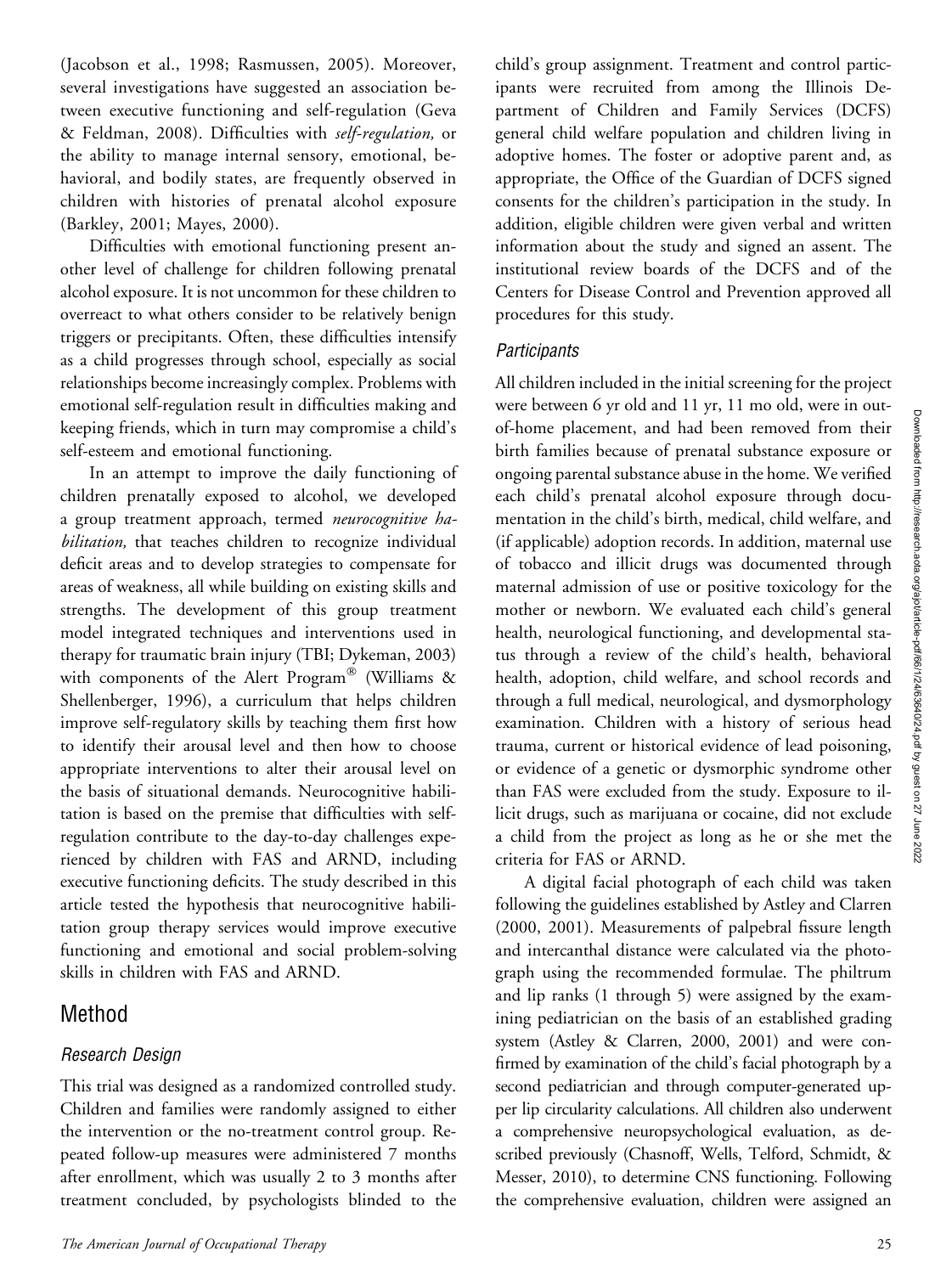alcohol exposure–related diagnosis on the basis of the following criteria:

- Growth retardation: Current or past weight or height less than the 3rd percentile, adjusted for age and gender
- Facial dysmorphology: Abnormal measurements of the upper lip (Rank 4 or 5) and the philtrum (Rank 4 or 5) and shortened palpebral fissures according to analysis of facial features using a lip-philtrum guide and digital facial photograph criteria of Astley and Clarren (2000, 2001)
- *CNS abnormalities:* Demonstration of structural, neurological, or functional CNS deficits as documented by the presence of microcephaly (current head circumference below 3rd percentile for age and gender) or functional deficits demonstrated as global cognitive delays with performance below the 3rd percentile on standardized testing, or three or more domains of neurodevelopmental functioning more than 2 standard deviations below the normed mean on standardized measures of cognitive, executive, memory, adaptive, motor, attentional, social skills, or sensory functioning.

Children who had growth impairment, all physical criteria for facial dysmorphology, and evidence of neurodevelopmental deficits were assigned a diagnosis of FAS. Children who had confirmed alcohol exposure and met criteria for neurodevelopmental deficits but did not meet the criteria for facial dysmorphology were classified as ARND (Chasnoff et al., 2010).

Following the initial screening, the psychologist performing the screening offered enrollment into the study to 90 children with a confirmed history of prenatal alcohol exposure who met criteria for FAS or ARND. Twelve families declined because of geographic distance between their home and the clinical program; thus, 78 children were enrolled. After consents were obtained, children and families underwent the baseline research evaluation. The children were then placed into groups using simple random assignment by means of a table of odd and even random numbers. No predetermined allocation sequence was used. Forty children were randomized into the treatment group (27 boys, 13 girls), and 38 children were randomized into the control group (26 boys and 12 girls).

#### **Materials**

Conceptualization of the Neurocognitive Habilitation Program. The overarching therapeutic goal of the neurocognitive habilitation program was to improve executive functioning skills and emotional regulation related to the children's home and school environments. To increase the children's capacity for executive functioning, we addressed their ability to self-monitor and ultimately self-regulate by incorporating components of the Alert Program. We also incorporated treatment strategies used with the pediatric TBI population, such as occupational therapy and family psychoeducation, as well as interventions designed to improve memory skills, emotional awareness, and cause-andeffect reasoning.

Over the course of the neurocognitive habilitation program, the children's caregivers participated in psychoeducational groups in which they were provided information about FAS and ARND. The research literature has demonstrated parent training to be an effective independent intervention (Price et al., 2008; Schrepferman & Snyder, 2002), and other researchers have successfully added parent components to treatment with children (Reid, Webster-Stratton, & Hammond, 2007). The neurocognitive habilitation curriculum teaches caregivers to recognize precipitants to changes in their child's arousal level, to respond to the child in ways that elicit a desired emotional and behavioral response, and to implement strategies designed to engage the child in reciprocal and meaningful activities by providing accommodations that address the child's specific developmental needs.

Neurocognitive Habilitation Curriculum. The neurocognitive habilitation curriculum we used expanded on components of the Alert Program, a 12-week curriculum for children with FAS and ARND and their families; Table 1 summarizes the curriculum used in this study. Caregiver and child groups lasted approximately 75 min and were conducted concurrently by doctoral- and master's-level therapists, including an occupational therapist, who had extensive experience with child-based interventions. Intervention fidelity was maintained through use of a treatment manual by all therapists throughout the intervention. In addition, the therapists who implemented the intervention frequently met with each other to discuss therapy implementation and fidelity issues.

Each intervention session followed the same basic schedule to help the children transition from one activity to another: check-in and review, group activity or learning concept, sensory snack, wind down and art activity to be inserted in each child's Strength Book, return to and review with the caregivers, and group goodbye ritual. Each week, the therapists reviewed core concepts with both the caregivers and the children to promote memory consolidation via repetition and repeated exposure. During check-in, the therapists provided the children with a "fidget toy" (e.g., a straw or plastic bendable figure) with the general instruction, "This is something to keep your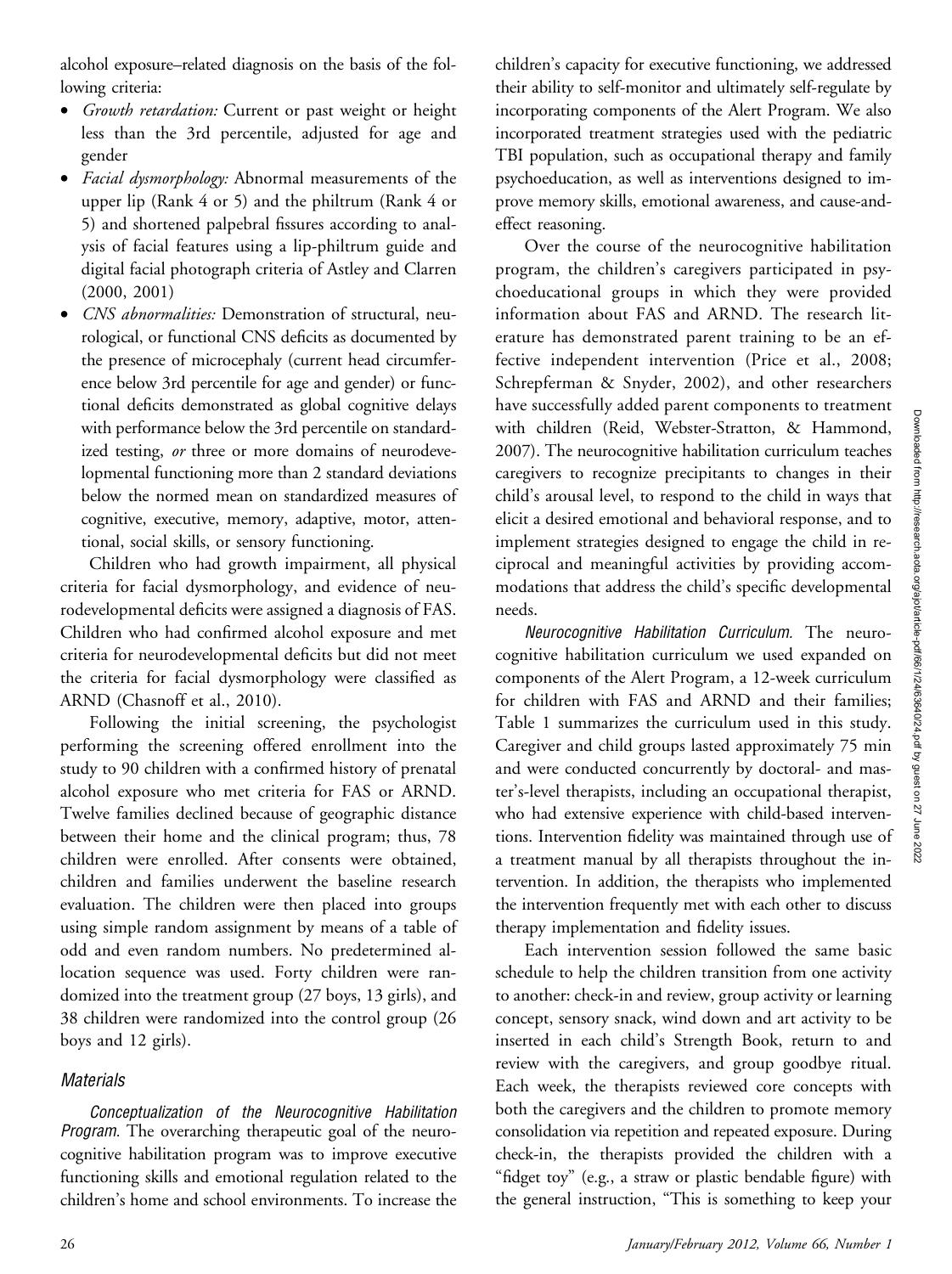| Week | <b>Child Sessions</b>                                                                                                                                                                                                                                                                                                                                                                                                                                                                                                                                                                                                                                                                      | <b>Caregiver Sessions</b>                                                                                                                                                                                                                                                                                                                                                                                                                                                                                                                                                                                                                                                                                                            |
|------|--------------------------------------------------------------------------------------------------------------------------------------------------------------------------------------------------------------------------------------------------------------------------------------------------------------------------------------------------------------------------------------------------------------------------------------------------------------------------------------------------------------------------------------------------------------------------------------------------------------------------------------------------------------------------------------------|--------------------------------------------------------------------------------------------------------------------------------------------------------------------------------------------------------------------------------------------------------------------------------------------------------------------------------------------------------------------------------------------------------------------------------------------------------------------------------------------------------------------------------------------------------------------------------------------------------------------------------------------------------------------------------------------------------------------------------------|
| 1    | "Invitation to Learn, Grow, and Share: Different Games for Different<br>Brains"—Group leaders facilitate introductions via use of a musical<br>name game and provide an overview of the purpose of the group.<br>Group rules are devised, and issues pertaining to confidentiality and<br>respect are discussed. Using the metaphor of an automobile engine<br>for the human brain and body, facilitators introduce the concept of<br>self-regulation. Just as a car engine runs in low, just-right, and high<br>gears, so does the brain. Once they learn how to identify what gear<br>their "engine speed" is in, they can then learn to make adjustments<br>depending on the situation. | "Understanding the Effects of Alcohol Exposure and the Need for<br>Intervention"-Group leaders facilitate introductions and describe<br>the curriculum. Caregivers are asked to share a little bit about their<br>child, including areas of concern and strength. Group leaders briefly<br>explain the physical and neurocognitive effects of prenatal alcohol<br>exposure and introduce the four intervention concepts emphasized<br>throughout the curriculum: self-regulation, memory skills, emotional<br>awareness, and cause-and-effect reasoning. Group leaders note<br>that each week they will review the topic areas covered in the<br>children's group to promote continuity of interventions in the home<br>environment. |
| 2    | "Self-Regulation: Feelings and Behaviors"-Group members participate<br>in experiential activities to learn to identify when their "engine" is<br>running in low, just-right, and high gear. Leaders reinforce the idea<br>that although they sometimes need to adjust their engine speed to<br>fit the demands of a situation, there are times when they need their<br>engines to be in low or high gear.                                                                                                                                                                                                                                                                                  | "Understanding the Effects of Alcohol Exposure, Part 2"-Via use of a<br>PowerPoint presentation, group leaders facilitate a discussion about the<br>effects of prenatal alcohol exposure, including, but not limited to,<br>physical characteristics; central nervous system effects; behavioral,<br>emotional, and thought dysregulation; information processing deficits;<br>and idiosyncratic recording and storage of memories. Brain slides of<br>people affected by prenatal alcohol exposure are discussed to help<br>caregivers reframe their understanding of their child's struggles and<br>challenges.                                                                                                                    |
| 3    | "Self-Regulation: Feelings and Behaviors, Part 2"-Group leaders<br>introduce the Engine Speed Chart to help members label their<br>"engine levels" while participating in activities throughout the course<br>of a typical day.                                                                                                                                                                                                                                                                                                                                                                                                                                                            | "Intervening With Emotional and Behavioral Effects of Sensory Integration<br>Deficits"—Group leaders provide a basic overview of sensory<br>integration theory, optimally with the help of an occupational therapist<br>who is trained in sensory processing disorders. The caregivers discuss<br>the ways sensory dysregulation affects their child's behaviors and<br>emotions.                                                                                                                                                                                                                                                                                                                                                    |
| 4    | "Memory, Planning, and Behavior"—Group members learn steps for<br>planning ahead and sequential thinking through active songs and<br>movement.                                                                                                                                                                                                                                                                                                                                                                                                                                                                                                                                             | "Sensory Integration Deficits, Part 2"-Using the Sensory-Motor<br>Preference Checklist for Adults (Williams & Shellenberger, 1996),<br>caregivers assess their individual sensory-motor preferences. Group<br>leaders then provide an overview of sensory strategies and techniques<br>that help both children and adults adjust their arousal levels. Caregivers<br>are encouraged to help their children practice sensory strategies in the<br>home environment.                                                                                                                                                                                                                                                                   |
| 5    | "Sensation and Emotion"—Group leaders introduce progressive muscle<br>relaxation techniques to enable the children to adjust their arousal<br>levels. Self-awareness is promoted as the group members learn to<br>understand their feelings by visually indicating with art where in<br>their body they feel certain emotions.                                                                                                                                                                                                                                                                                                                                                             | "Caregiver Self-Care"—Group leaders lead a discussion about caregiver<br>self-care. Caregivers are asked to reflect on barriers to self-care and<br>strategies to get around such barriers. Finally, caregivers receive<br>progressive muscle relaxation training and are instructed to practice<br>these techniques with their children.                                                                                                                                                                                                                                                                                                                                                                                            |
| 6    | "Review and Renew"-Group members review and practice self-<br>regulation, memory, and emotional awareness tasks to enhance<br>skill areas and reinforce learning.                                                                                                                                                                                                                                                                                                                                                                                                                                                                                                                          | "Memory Deficits in Alcohol-Exposed Children"-Group leaders lead a<br>discussion related to memory functioning in children with prenatal<br>alcohol exposure, including the related brain structures that can be<br>affected by alcohol prenatally. They introduce strategies for promoting<br>memory consolidation and retrieval.                                                                                                                                                                                                                                                                                                                                                                                                   |
| 7    | "Emotions and Planning"—Group members continue to learn about<br>emotional awareness and expression by learning how to identify<br>feelings visually and by acting out their feelings through<br>various games.                                                                                                                                                                                                                                                                                                                                                                                                                                                                            | "Helping Your Child Think Ahead and Solve Problems: Cause-and-Effect<br>Thinking"—Caregivers are taught various problem-solving strategies<br>to use with their child, including a five-step approach: (1) What is the<br>problem? (2) What are my options or solutions? (3) Which is the<br>best solution to use? (4) Apply the solution. (5) Evaluate the results:<br>If successful, give positive feedback; if not, return to the second<br>step.                                                                                                                                                                                                                                                                                 |
| 8    | "Social Skills and Problem Solving"—Via animal pictures that depict<br>several different coping styles, group members increase self-<br>awareness by participating in role-plays that illustrate each of<br>the coping styles.                                                                                                                                                                                                                                                                                                                                                                                                                                                             | "Problem Solving, Part 2"-Caregivers participate in experiential<br>role-plays to practice a five-step problem-solving approach with their<br>child. Group leaders also review the coping styles in the animal<br>pictures presented in the children's group and encourage caregivers<br>to think about their personal coping styles and how their approaches<br>to problem solving compare with their child's.                                                                                                                                                                                                                                                                                                                      |
| 9    | "Thinking and Planning"-Group members continue work on strategies<br>that promote emotional awareness and cause-and-effect reasoning<br>through the use of comic strips and illustrated stories.                                                                                                                                                                                                                                                                                                                                                                                                                                                                                           | "How to Be an External Brain"-Group leaders introduce the concept<br>of being an external brain, or providing optimal levels of structure,<br>guidance, and support so children internalize good habits and<br>routines.                                                                                                                                                                                                                                                                                                                                                                                                                                                                                                             |

Downloaded from http://research.aota.org/ajot/article-pdff66/1/24/63640/24.pdf by guest on 27 June 2022 Downloaded from http://research.aota.org/ajot/article-pdf/66/1/24/63640/24.pdf by guest on 27 June 2022

(Continued)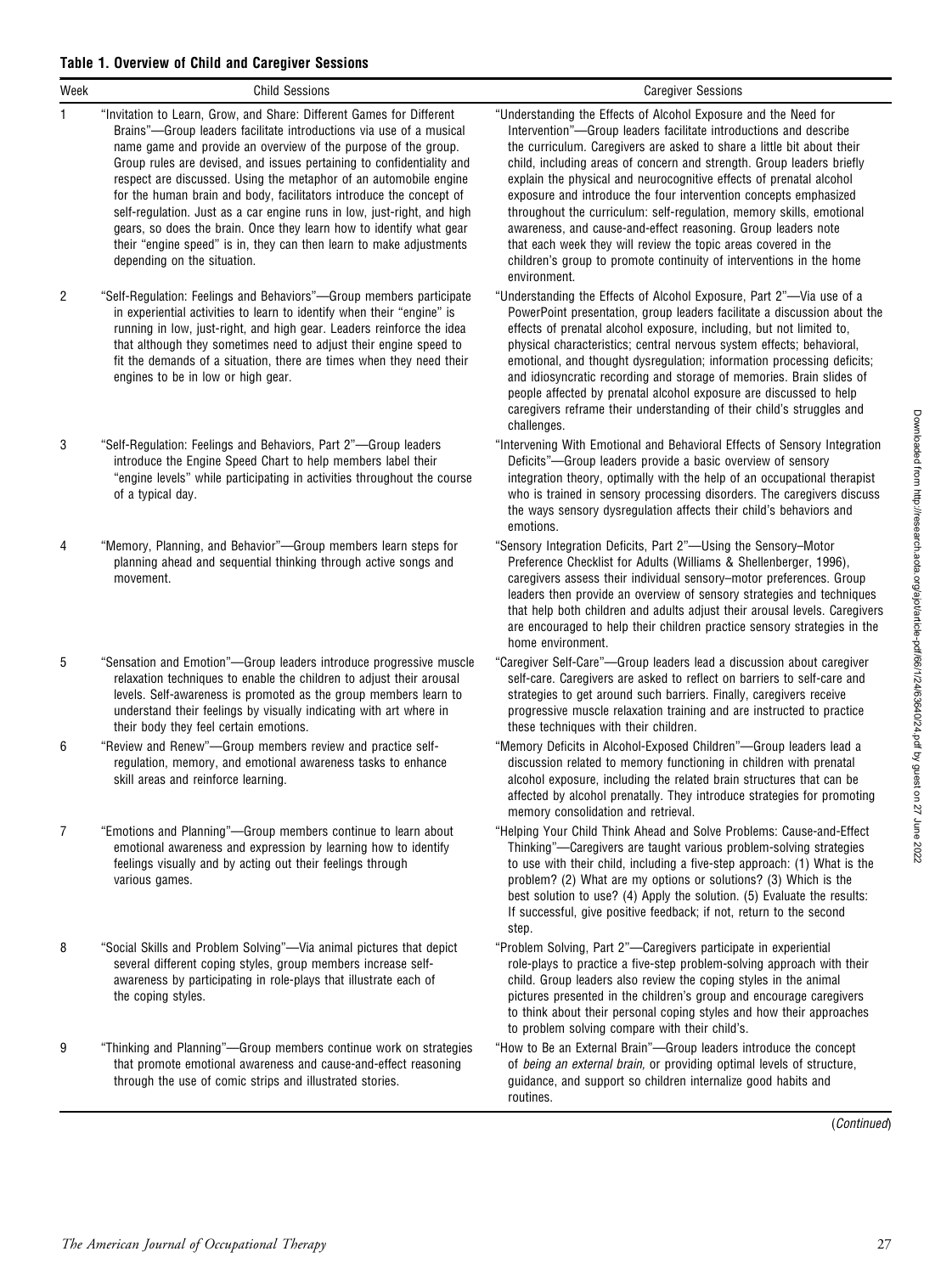| Week | <b>Child Sessions</b>                                                                                                                                                                                                                                                                                                                                                                             | <b>Caregiver Sessions</b>                                                                                                                                                                                                                                                                                                                                                                                                                                                                                                                                                                                                                                                          |
|------|---------------------------------------------------------------------------------------------------------------------------------------------------------------------------------------------------------------------------------------------------------------------------------------------------------------------------------------------------------------------------------------------------|------------------------------------------------------------------------------------------------------------------------------------------------------------------------------------------------------------------------------------------------------------------------------------------------------------------------------------------------------------------------------------------------------------------------------------------------------------------------------------------------------------------------------------------------------------------------------------------------------------------------------------------------------------------------------------|
| 10   | "Emotions and Self-Esteem"—Children increase emotional awareness<br>skills and learn about self-esteem by exploring maladaptive or<br>hurtful thoughts. The concept of "Mr. Mean," or our inner critic, is<br>introduced. Group leaders instruct the children on ways to identify<br>Mr. Mean and stop Mr. Mean.                                                                                  | "Understanding Self-Esteem in Children With Developmental<br>Disabilities"—Group leaders lead a discussion about self-esteem,<br>including the impact of a FAS or ARND diagnosis on the<br>child's self-concept. Group leaders help caregivers brainstorm<br>strategies for improving the way their children feel about themselves.<br>The voice of "Mr. Mean" is introduced, and caregivers reflect<br>on their own inner critic. Caregivers also think about and share<br>their feelings about raising a child with FAS and ARND. Finally,<br>group leaders help caregivers identify strategies for combating<br>negative self-statements in both themselves and their children. |
| 11   | "Emotions and Self-Esteem, Part 2"—Group members learn about<br>self-esteem through activities that highlight individual uniqueness,<br>strengths, and positive qualities. They also practice strategies to<br>enhance self-esteem. Group leaders prepare the children for the last<br>session, including a discussion about the many feelings they might<br>have when it is time to say goodbye. | "Review of Discussion, Techniques, and At-Home Progress"—Group<br>leaders review the four general topics covered over the course of<br>program: self-regulation, memory, emotional awareness, and<br>cause-and-effect thinking. Group leaders answer any questions<br>caregivers have about implementing techniques and making individual<br>adjustments to fit their child and family. Group leaders<br>prepare caregivers for the final group session.                                                                                                                                                                                                                           |
| 12   |                                                                                                                                                                                                                                                                                                                                                                                                   | "Conclusion and Graduation"—The final session is conducted with both children and caregivers present. Via a noncompetitive game format, children<br>and caregivers review and practice concepts learned over the course of the past 11 wk. Children are individually awarded a Master Mechanic                                                                                                                                                                                                                                                                                                                                                                                     |

and caregivers review and practice concepts learned over the course of the past 11 wk. Children are individually awarded a Master Mechanic Certificate to celebrate their growth and achievement. Children are also presented with their Strength Book, which is a compilation of the learning exercises and art projects they completed in each of the sessions.

hands busy while your ears are listening." The analogy of the Alert Program's "engine speed" was used with the children throughout the entire 12-wk curriculum, even when the focus of a particular session was on a different skill or concept. The final 15–30 min of each session provided an opportunity for caregivers and children to come together to practice what they had learned in that week's session.

### **Measures**

The Behavior Rating Inventory of Executive Function (BRIEF; Gioia, Isquith, Guy, & Kenworthy, 2000a, 2000b) is a self-administered questionnaire completed by the primary caretaker that assesses executive function behaviors in the home and school environments. The BRIEF was designed for use with children ages 5–18 yr, including children with developmental, neurological, psychiatric, and medical conditions. It contains 86 items with eight theoretically and empirically derived clinical scales that measure multiple aspects of executive functioning. The clinical scales form two broad indexes, Behavioral Regulation and Metacognition, and an overall score, the Global Executive Composite. Estimates of internal reliability range from .80 to .98. Similarly, test–retest reliability estimates are high (.82 for parents and .88 for teachers). Convergent validity has been demonstrated with other measures of inattention, impulsivity, and learning skills, and divergent validity has been established against measures of emotional and behavioral functioning.

The strength of the BRIEF lies in its ability to measure behavioral indicators of executive functioning as it manifests in the context of everyday situations. A study of children with a wide range of clinical diagnoses, including attention deficit hyperactivity disorder (ADHD), learning disabilities, and TBI, concluded that the BRIEF parent ratings are sensitive to aspects of executive functions that are not identified on performance-based measures often used in research settings (Bodnar, Prahme, Cutting, Denckla, & Mahone, 2007).

The Roberts Apperception Test for Children (RATC; McArthur & Roberts, 1982) was designed for children and adolescents ages 6 through 15 to assess their perceptions of common interpersonal situations. Children's responses are scored on scales measuring adaptive and maladaptive functioning (eight adaptive scales and five clinical scales) and providing  $t$  scores. The RATC was standardized on a stratified sample of 200 children ages 6–15. The RATC scoring system has shown adequate interrater agreement ranging from 55.5% to 97.6%. Likewise, split-half reliability estimates showed reasonable consistency ranging from .46 to .86. Validity of the RATC was shown by several analyses, including investigation of the relationships among the various RATC measures, examination of the relationships among the individual cards and the RATC measures, comparisons of RATC responses of well-adjusted and clinic children, comparisons of the RATC with other story-telling tests, and investigation of the use of the RATC as a psychotherapy outcome measure. In the current study, multiple psychologists were responsible for scoring the RATC. The interrater reliabilities between the psychologists for these diagnostic categories ranged between .44 and .98,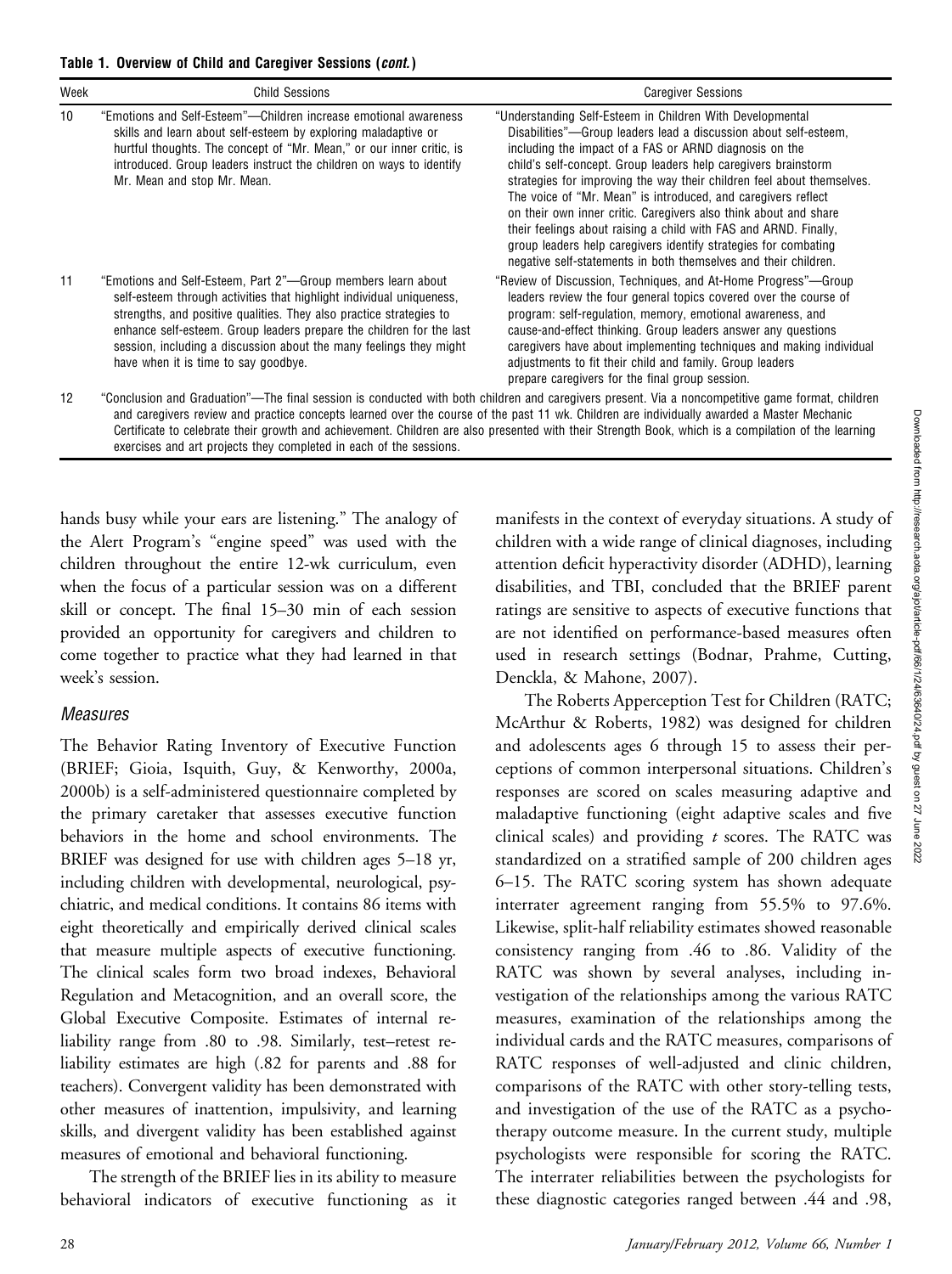with a mean reliability of .78. Although the range of interrater reliabilities begins relatively low, there was no effect on the eventual RATC scores.

The Wechsler Intelligence Scale for Children–Third Edition (WISC–III; Wechsler, 1991) was used to assess the children's global intellectual functioning. The WISC– III consists of 12 subtests that combine to form a Verbal IQ score, a Performance IQ score, and a Full Scale IQ score and four other indexes (Verbal Comprehension, Perceptual Organization, Freedom From Distractibility, and Processing Speed). Average reliability coefficients are .95, .91, and .96 for the Verbal IQ, Performance IQ, and Full Scale IQ scores, respectively, across all age groups. For the four factor indexes, the average reliability coefficients range from .85 to .94. The WISC–III also possesses stability over time; the corrected stability coefficients range from .85 to .96 for the Verbal, Performance, and Full Scale IQ scores and from .74 to .95 for the four index scores.

### Data Analysis

Baseline data to determine comparability of the two randomized groups were analyzed using  $X^2$  analyses for categorical data and  $t$  tests for noncategorical data. Because the research design was a repeated-measures design comparing 7-mo outcome data to baseline data, we used a doubly multivariate analysis of variance (MANOVA) approach to the data analysis, which is an extension of profile analysis. With this statistical technique, the multiple subscales of a measure are considered a profile, and three major questions about this profile are addressed: (1) Do the two different groups have parallel profiles (parallelism, the interaction effect)? (2) Does one group, on average, score higher on the combined subscales than the other group (levels, the between-groups effect)? (3) Are all the subscales the same at each measurement point in time (*flatness*, the within-groups effect)? This design is called doubly multivariate because the between-subjects part of the design is considered singly multivariate and the within-subject effects and interactions are considered doubly multivariate.

Following testing of the interactions and main effects, we conducted Roy-Bargmann stepdown analyses (Finch, 2007) to test all the dependent variables in successive analyses of covariance, using higher priority dependent variables as covariates, to determine whether each variable added to the combination of dependent variables already tested. This strategy provides an advantage over the more common use of univariate analyses of variance (ANOVAs) to interpret the results of the MANOVA because it eliminates the problems related to the correlations between the dependent variables and the resultant inflation of type 1 error (Tabachnick & Fidell, 2006). Data analyses were conducted with SPSS statistical analysis software Version 13.0 (SPSS, Inc., Chicago).

# **Results**

### Baseline Comparison of Treatment and Control Participants

The demographic characteristics of the treatment and control groups, including race and ethnicity as classified by the children's primary caregivers and DCFS, were similar, except that the mean age of the control group was significantly greater than that of the study group (Table 2). No differences were found in Verbal, Performance, or Full Scale IQ scores between the two groups (Full Scale IQs across both groups ranged between 45 and 138), and current family placement (adopted vs. foster care) was similar across the groups. In examining prenatal substance exposure patterns, no difference was evident between the treatment and control groups in the incidence of prenatal exposure to tobacco,  $X^2(1) = 0.02$ ,  $p = 1.00$ , or cocaine,  $X^2(1) = 1.33$ ,  $p = .27$ . Because the number of children exposed to other illegally used substances (marijuana, barbiturates, benzodiazepines, heroin and other opiates, and phencyclidine) was so small, these were collapsed into one category; the treatment and control groups did not differ in the incidence of prenatal exposure to these other substances,  $X^2(1) = 0.35$ ,  $p = .74$ . About half the children in each group were currently being treated with a stimulant medication for ADHD. Twenty-one children met the criteria for FAS and 57 for ARND; the distribution of diagnoses was similar in the treatment and control groups. No significant differences were found between the two groups in the incidence of mental health diagnoses (Table 2).

# Outcome on the BRIEF

A review of the distributions of the postintervention BRIEF subtests revealed 11 outliers on the baseline variables (2 on Shift, 1 on Initiate, 2 on Working Memory, 1 on Planning and Organization, and 5 on Monitor) and 6 outliers on the follow-up variables (1 on Emotional Control, 2 on Working Memory, 2 on Planning and Organization, and 1 on Organization of Materials), as well as skewed and leptokurtic distributions. Box plots revealed these outliers to be extreme. To reduce the impact of the 17 outliers, the scores on the outlying cases were assigned values close to the nonoutlying distribution values—that is, one unit larger than the next most extreme score in the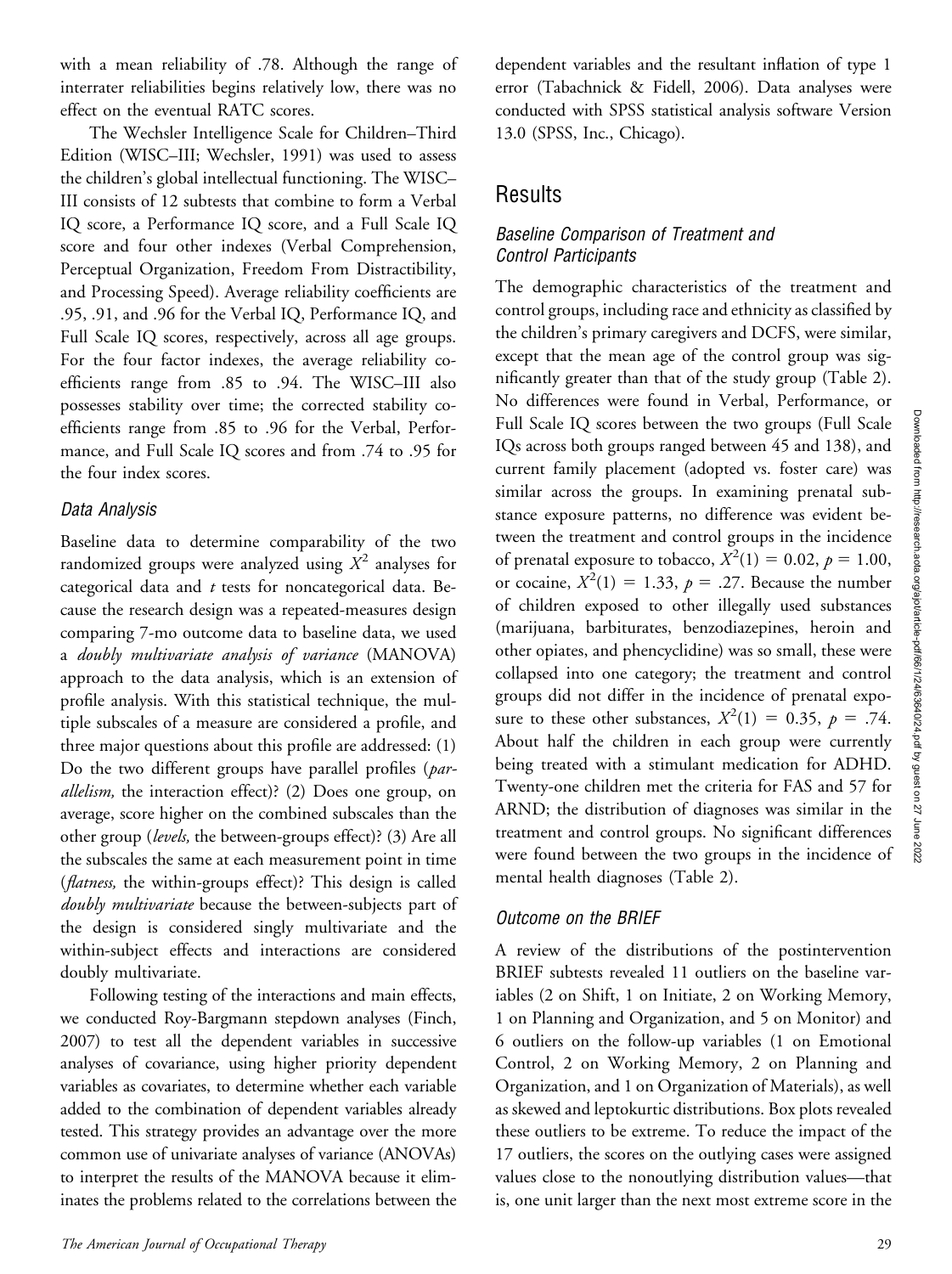|  |  |  | Table 2. Children's Characteristics, by Group |  |  |
|--|--|--|-----------------------------------------------|--|--|
|--|--|--|-----------------------------------------------|--|--|

|                                             | Treatment Group ( $n = 40$ ) |          |           | Control Group ( $n = 38$ ) |       |           |         |      |
|---------------------------------------------|------------------------------|----------|-----------|----------------------------|-------|-----------|---------|------|
| Characteristic                              | $\frac{0}{0}$                | $\cal M$ | <b>SD</b> | $\frac{0}{0}$              | M     | <b>SD</b> | $t/X^2$ | р    |
| Gender                                      |                              |          |           |                            |       |           | 0.008   | .93  |
| Male                                        | 67.5                         |          |           | 68.4                       |       |           |         |      |
| Race or ethnicity                           |                              |          |           |                            |       |           | 5.57    | .23  |
| White                                       | 30.0                         |          |           | 44.7                       |       |           |         |      |
| African American                            | 47.5                         |          |           | 36.8                       |       |           |         |      |
| Hispanic                                    | 7.5                          |          |           | $\mathbf 0$                |       |           |         |      |
| Native American                             | 0                            |          |           | 2.6                        |       |           |         |      |
| Mixed race                                  | 15.0                         |          |           | 15.8                       |       |           |         |      |
| Adopted                                     | 84.6                         |          |           | 84.2                       |       |           | 0.002   | .96  |
| Foster care                                 | 27.0                         |          |           | 13.2                       |       |           | 4.42    | .35  |
| Age (years)                                 |                              | 8.12     | 1.48      |                            | 9.24  | 1.36      | $-3.47$ | .001 |
| Intellectual functioning                    |                              |          |           |                            |       |           |         |      |
| Verbal IQ                                   |                              | 91.25    | 16.79     |                            | 91.37 | 15.66     |         |      |
| Performance IQ                              |                              | 90.10    | 15.23     |                            | 92.32 | 19.84     |         |      |
| Full Scale IQ                               |                              | 89.68    | 15.94     |                            | 90.97 | 17.62     |         |      |
| Repeated a grade in school                  | 14.7                         |          |           | 23.7                       |       |           | 0.92    | .34  |
| Diagnosis                                   |                              |          |           |                            |       |           |         |      |
| Attention deficit hyperactivity disorder    | 67.5                         |          |           | 73.7                       |       |           | 0.36    | .36  |
| Anxiety disorder                            | 5.0                          |          |           | 7.9                        |       |           | 0.27    | .48  |
| Attachment disorder                         | 12.5                         |          |           | 10.5                       |       |           | 0.074   | .53  |
| Disruptive disorder                         | 10.0                         |          |           | 5.3                        |       |           | 0.62    | .36  |
| Elimination disorder                        | 12.5                         |          |           | 15.8                       |       |           | 0.17    | .46  |
| Mood disorder                               | 10.0                         |          |           | 26.3                       |       |           | 3.52    | .06  |
| Posttraumatic stress disorder               | 22.5                         |          |           | 10.5                       |       |           | 2.012   | .13  |
| Prenatal exposure to other substances       |                              |          |           |                            |       |           |         |      |
| Tobacco                                     | 36.4                         |          |           | 37.5                       |       |           | 0.009   | .92  |
| Cocaine                                     | 56.8                         |          |           | 44.1                       |       |           | 1.13    | .29  |
| Other                                       | 22.5                         |          |           | 21.1                       |       |           | 0.024   | .88  |
| Fetal alcohol spectrum disorder             |                              |          |           |                            |       |           |         |      |
| Fetal alcohol syndrome                      | 12                           |          |           | 9                          |       |           | 0.40    | .82  |
| Partial fetal alcohol syndrome              | 5                            |          |           | 5                          |       |           |         |      |
| Alcohol-related neurodevelopmental disorder | 23                           |          |           | 24                         |       |           |         |      |

*Note.*  $M =$  mean:  $SD =$  standard deviation.

distribution (Tabachnick & Fidell, 2006). After reassigning these values, most of the skewness and leptokurtosis disappeared, with the exception of skewness on the subscale Organization of Materials. To eliminate the negative skewness on this value, we reflected the values (i.e., we found the largest score in the distribution, added 1 to it to create a constant, and then subtracted every score from the constant to create a new variable) and took the square root (Tabachnick & Fidell, 2006). This transformation was successful in eliminating the skewness. We used this transformation because MANOVA assumes normality, and the skewed distribution was likely to have a negative effect on the analysis.

In analyzing all the subtests of the BRIEF in a multivariate test, the test of parallelism (interaction between group and time) was significant,  $F(8, 57) = 3.09$ ,  $p =$ .006; the levels test (main effect for group) was significant,  $F(8, 57) = 2.61$ ,  $p = .02$ ; and the flatness test (main effect for time) was nonsignificant,  $F(8, 57) =$ 1.93,  $p = .07$ . This result indicates that the treatment group showed significant improvement that was attributable to the intervention. The strength of association for the interaction effect  $(\eta^2)$  was 0.30. The correlations between the subtests were moderate to high (.27–.80), indicating possible difficulty in determining which subtest accounts for the most variability in the significant MANOVA.

To better understand the statistically significant difference between the two groups' outcomes, we again used Roy-Bargmann stepdown  $F$  tests to examine the contributions of the dependent variables to the significant effect obtained in the MANOVA omnibus test. We prioritized the subtests in the following order on the basis of hypotheses regarding which executive functioning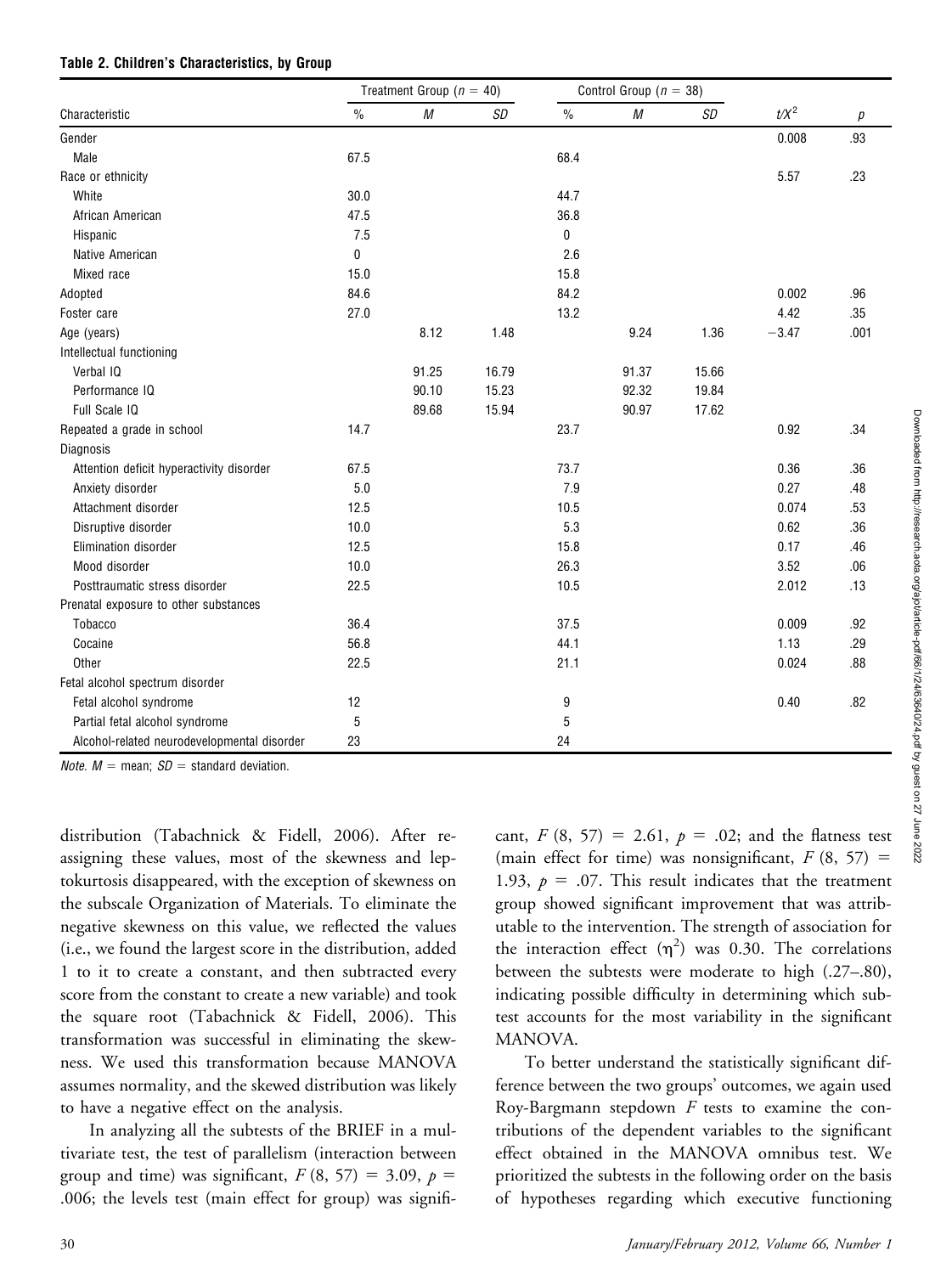skills are most likely affected by the neurocognitive habilitation intervention (Tabachnick & Fidell, 2006): Emotional Control, Inhibit, Monitor, Shift, Initiate, Plan/Organize, Working Memory, and Organization of Materials. Table 3 presents the cell means for the groups at the two times of measurement and the corresponding stepdown Fs. In the first step, an ANOVA was conducted in which group means on the most important variables were compared. In the next step, this variable became the covariate, and the means on the next most important variable were compared. This stepdown procedure continued with decreasing degrees of freedom at each step. Because there are eight subtests in this measure, the accrual of  $\alpha$  was limited by dividing .05 by 8; the resultant  $\alpha$  was .0062. None of the stepdown  $F<sub>s</sub>$  reached significance using this adjusted  $\alpha$  level, suggesting that the significant effect between the groups is best understood as a combination of the subtests; that is, all aspects of executive functioning measured on the BRIEF accounted for the variance between groups.

#### Outcome on the RATC

For the RATC, a measure of emotional problem solving, the test of parallelism (interaction between group and time) was significant,  $F(7, 52) = 2.92$ ,  $p = .012$ ; the levels test (main effect for group) was significant,  $F(7, 52) = 3.54$ ,  $p = .003$ ; and the flatness test (main effect for time) was significant,  $F(7, 52) = 492.88$ ,  $p < .001$ . The strength of association for the interaction effect was  $\eta^2 = 0.28$ . The correlations between the subtests were low to moderate (.07–.59). To better understand the statistically significant

Table 3. Mean BRIEF Scores at Baseline and Follow-Up, by Group

between-group effects, we again conducted a stepdown analysis using Roy-Bargmann stepdown F tests. We prioritized the subtests on the basis of hypotheses regarding what skills were most likely to have been affected by the intervention (Tabachnick & Fidell, 2006): Problem Identification, Resolution 1, Resolution 2, Reliance on Others, Support–Other, Support–Child, and Limit Setting. Table 4 presents the cell means for the groups at the two times of measurement and the corresponding stepdown Fs. Because there are seven subtests in this measure, accrual of  $\alpha$  was limited by dividing .05 by 7, with the resultant  $\alpha$  of .007. The stepdown *Fs* for Resolution 1 did reach significance using this adjusted  $\alpha$  level, meaning that the significant effect seen between the groups is best understood as a result of the treatment group children not relying on easy or unrealistic solutions to problems.

# **Discussion**

This study examined the effectiveness of a group therapy curriculum designed to address the neurocognitive difficulties commonly experienced by children with FAS and ARND, including deficits in executive and emotional functioning marked by difficulties in self-regulation, emotional control, planning, and organization. As hypothesized, children in the intervention group demonstrated significant improvements in executive and emotional functioning when compared with the control group. This change was documented using the BRIEF, a parent report measure of executive functioning, and the RATC, a measure of emotional problem solving. Both the parent and the child interventions

|                                        | Group     | <b>Baseline</b> |       | Follow-Up |       |                              |      |
|----------------------------------------|-----------|-----------------|-------|-----------|-------|------------------------------|------|
| Subtest                                |           | М               | SD    | М         | SD    | Roy-Bargmann Stepdown F (df) | р    |
| Inhibit                                | Treatment | 67.82           | 9.27  | 68.29     | 10.95 | 1.13<br>(1, 63)              | .29  |
|                                        | Control   | 67.50           | 9.58  | 65.25     | 10.68 |                              |      |
| Shift                                  | Treatment | 68.06           | 12.06 | 68.85     | 13.42 | 0.98<br>(1, 61)              | .32  |
|                                        | Control   | 62.81           | 9.84  | 64.22     | 12.21 |                              |      |
| <b>Emotional Control</b>               | Treatment | 62.74           | 10.22 | 62.71     | 10.33 | 0.57<br>(1, 64)              | .45  |
|                                        | Control   | 60.84           | 11.11 | 59.12     | 9.58  |                              |      |
| Initiate                               | Treatment | 61.00           | 12.24 | 60.21     | 11.93 | 1.57<br>(1, 60)              | .22  |
|                                        | Control   | 63.91           | 8.61  | 63.91     | 8.61  |                              |      |
| <b>Working Memory</b>                  | Treatment | 68.15           | 9.42  | 67.62     | 9.11  | 0.001(1, 58)                 | .97  |
|                                        | Control   | 67.00           | 9.73  | 66.41     | 8.87  |                              |      |
| Plan/Organize                          | Treatment | 64.50           | 12.59 | 66.71     | 10.80 | $3.43$ $(1, 59)$             | .07  |
|                                        | Control   | 68.69           | 9.41  | 69.09     | 9.35  |                              |      |
| Organization of Materials <sup>a</sup> | Treatment | 3.58            | 1.41  | 3.17      | 1.58  | 7.77<br>(1, 57)              | .007 |
|                                        | Control   | 3.06            | 1.38  | 3.25      | 1.23  |                              |      |
| Monitor                                | Treatment | 67.03           | 7.00  | 63.12     | 10.48 | 7.02<br>(1, 62)              | .01  |
|                                        | Control   | 64.56           | 10.08 | 64.38     | 7.35  |                              |      |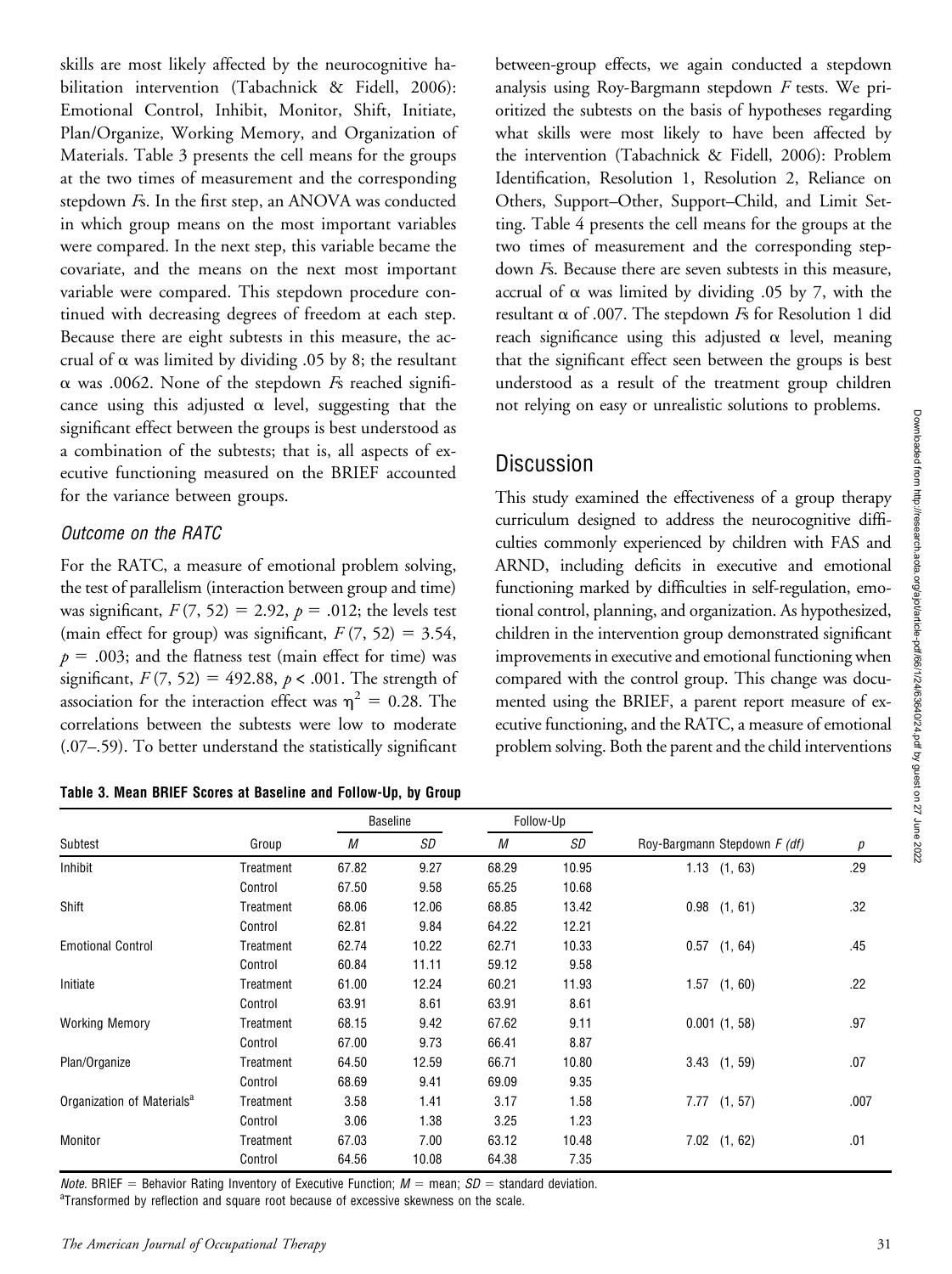| Table 4. Mean RATC Scores at Baseline and Follow-up, by Group |
|---------------------------------------------------------------|
|---------------------------------------------------------------|

|                            | Group     | <b>Baseline</b> |           | Follow-Up |       |                              |     |
|----------------------------|-----------|-----------------|-----------|-----------|-------|------------------------------|-----|
| Subtest                    |           | М               | <b>SD</b> | М         | SD    | Roy-Bargmann Stepdown F (df) | р   |
| Reliance on Others         | Treatment | 49.79           | 11.61     | 46.59     | 14.80 | 0.32(1, 55)                  | .57 |
|                            | Control   | 52.77           | 18.48     | 53.03     | 14.68 |                              |     |
| Support-Other <sup>a</sup> | Treatment | 6.11            | 0.88      | 1.50      | 0.13  | 0.43(1, 54)                  | .52 |
|                            | Control   | 6.02            | 0.91      | 1.56      | 0.13  |                              |     |
| Support-Child <sup>a</sup> | Treatment | 0.02            | 0.00      | 0.02      | 0.00  | 0.29(1, 53)                  | .59 |
|                            | Control   | 0.02            | 0.00      | 0.02      | 0.00  |                              |     |
| Limit Setting              | Treatment | 57.38           | 13.53     | 58.59     | 15.48 | 0.12(1, 52)                  | .73 |
|                            | Control   | 57.19           | 12.98     | 58.16     | 16.67 |                              |     |
| Problem Identification     | Treatment | 55.93           | 18.19     | 55.76     | 20.15 | 0.47(1, 58)                  | .50 |
|                            | Control   | 60.00           | 17.14     | 56.06     | 16.32 |                              |     |
| Resolution 1 <sup>a</sup>  | Treatment | 1.66            | 0.10      | 6.76      | 0.91  | 14.45 (1, 57)                | .00 |
|                            | Control   | 1.72            | 0.11      | 7.70      | 0.92  |                              |     |
| Resolution 2 <sup>a</sup>  | Treatment | 6.88            | 0.83      | 6.51      | 0.93  | 4.43(1, 56)                  | .04 |
|                            | Control   | 6.31            | 0.86      | 6.23      | 0.94  |                              |     |

*Note.*  $M =$  mean; RATC = Roberts Apperception Test for Children;  $SD =$  standard deviation.

<sup>a</sup>Transformed by square root because of excessive skewness on the scale.

addressed multiple complex areas of executive and emotional functioning rather than targeting one specific area.

Unlike clinical testing situations, the settings in which children are most commonly involved (home and school) are environments with multiple stimuli and shifting expectations. Because these settings are complex, children with prenatal alcohol exposure may be unable to use what executive functioning skills they do have and may become progressively more dysregulated as they are distracted or overwhelmed by stimulation in their environment. Using the engine speed analogy from the Alert Program, a critical aspect of the neurocognitive habilitation program involved teaching the children to learn to identify internal indicators of dysregulation and to use new strategies to improve their self-regulation and emotional control within the context of a group setting. In addition, the combined parent–child segment at the end of each session provided further opportunity to master new skills in another context with support by parents, who were then able to reinforce the new skills in the home environment. The behavioral changes the parents observed in real-world situations were most likely attributable to a combination of factors, including the opportunity the group offered the children to learn and apply their skills in a socially interactive, dynamic setting and the knowledge and skills the parents gained during the psychoeducation group.

A limitation of this study is that the results cannot be generalized to all school-age children with prenatal alcohol exposure because the study participants resided in foster or adoptive homes. It may be that biological parents would respond differently to the parent curriculum. In addition, although the BRIEF indicated significant improvement in executive functioning on the basis of parent report, future

studies are needed to assess executive functioning in multiple settings, such as at school. A further limitation of the study was that the differences in outcomes between the treatment and control groups may have been muted by the extensive feedback and comprehensive recommendations the assessment psychologist provided following the initial screening to both treatment and control group parents regarding their child's behavior, learning, and emotional functioning. Thus, although the control group did not participate in the neurocognitive habilitation program, they potentially derived benefits from this initial evaluation and feedback.

### Implications for Research, Policy, and Practice

Research indicates that several childhood disorders are linked to delays or deficits in executive functioning (Emerson, Mollet, & Harrison, 2005; McCandless & O'Laughlin, 2007). Deficits in the executive functions of inhibition, planning, organization, and sustained attention likely contribute to the prevalence of ADHD in children with prenatal alcohol exposure (Brown et al., 1991; Nanson & Hiscock, 1990). Most children (74%) in both groups had received a diagnosis of ADHD, making it the most common secondary disorder in our sample. Addressing deficits in executive functioning with the neurocognitive habilitation intervention may decrease ADHD symptoms in children with FAS and ARND who initially present with the ADHD diagnosis.

This study describes a clinical population that has been prenatally exposed to alcohol and may present to occupational therapists. It provides information about the sensory integration and executive functioning needs of children with prenatal alcohol exposure, and it explains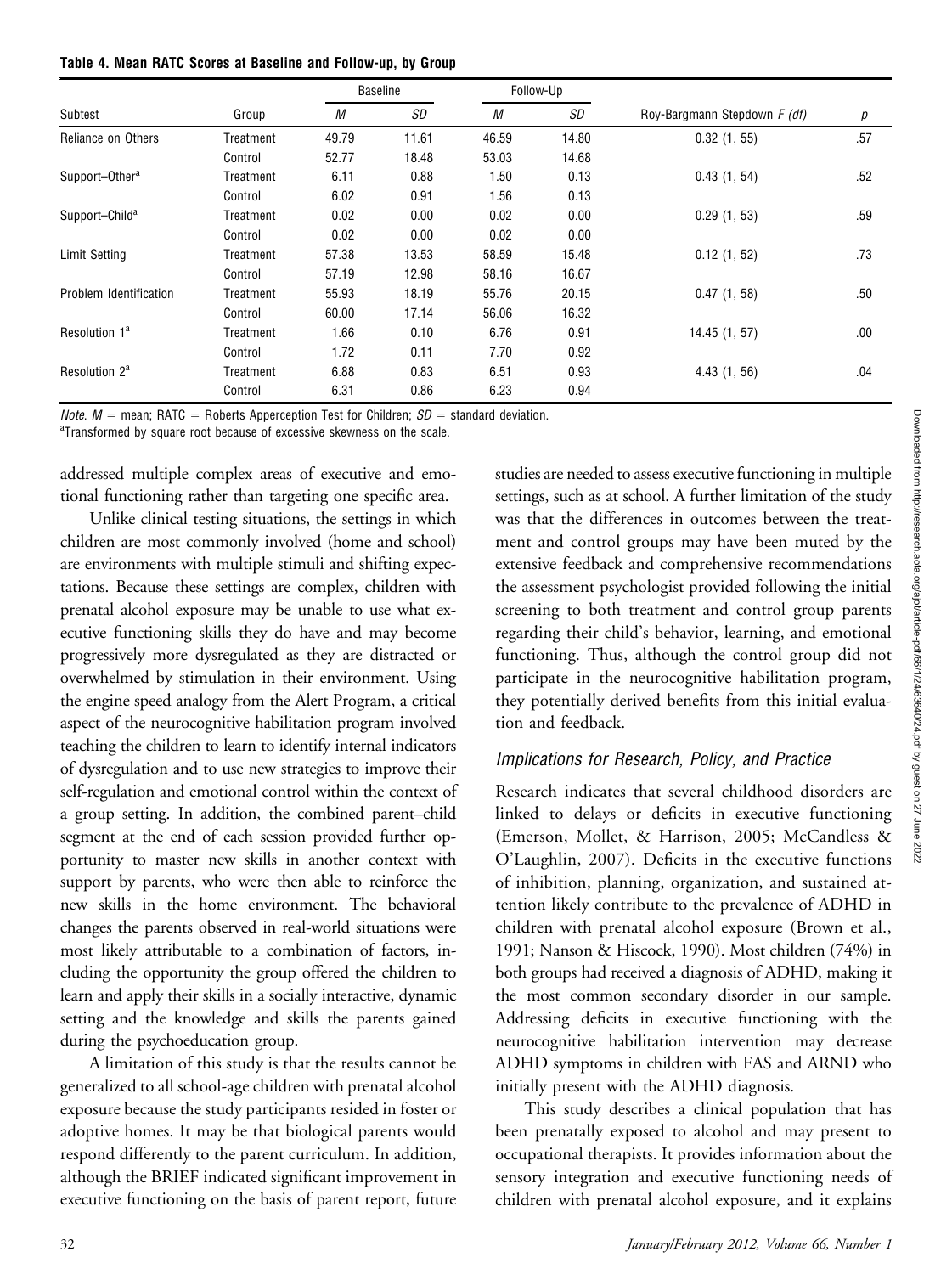how occupational therapists can adapt the Alert Program for children with fetal alcohol spectrum disorders. The findings from this study yield promising evidence of the effectiveness of the neurocognitive habilitation curriculum, adapted from the Alert Program, as an intervention to improve executive functioning deficits and emotional problem-solving skills in children with a diagnosis of FAS or ARND.

Our findings are an important step in the development of effective treatment interventions with this population. As our understanding of the challenges faced by children who are prenatally exposed to alcohol continues to expand, it will be equally important to maintain our focus on the creation and refinement of intervention programs that help affected children develop new skills and maximize existing strengths.  $\triangle$ 

# Acknowledgments

The authors acknowledge the contributions of the clinical staff and research team at Children's Research Triangle, who contributed in all phases of this effort from administering psychological tests to assisting with the literature review. Without their support, this study would not have been possible. This study was registered as a clinical trial at www.clinicaltrials.gov, No. NCT00164346. This study was supported by grant U84/CCU520164 from the Centers for Disease Control and Prevention, U.S. Department of Health and Human Services. None of the authors has a financial conflict of interest.

# References

- Astley, S. J., & Clarren, S. K. (2000). Diagnosing the full spectrum of fetal alcohol-exposed individuals: Introducing the 4-digit diagnostic code. Alcohol and Alcoholism, 35, 400–410. doi:10.1093/alcalc/35.4.400
- Astley, S. J., & Clarren, S. K. (2001). Measuring the facial phenotype of individuals with prenatal alcohol exposure: Correlations with brain dysfunction. Alcohol and Alcoholism, 36, 147–159. doi:10.1093/alcalc/36.2.147
- Barkley, R. A. (2001). The executive functions and selfregulation: An evolutionary neuropsychological perspective. Neuropsychology Review, 11, 1-29. doi:10.1023/A: 1009085417776
- Bodnar, L. E., Prahme, M. C., Cutting, L. E., Denckla, M. B., & Mahone, E. M. (2007). Construct validity of parent ratings of inhibitory control. Child Neuropsychology, 13, 345–362. doi:10.1080/09297040600899867
- Brown, R. T., Coles, C. D., Smith, I. E., Platzman, K. A., Silverstein, J., Erickson, S., et al. (1991). Effects of prenatal alcohol exposure at school age: II. Attention and behavior. Neurotoxicology and Teratology, 13, 369-376. doi:10.1016/0892-0362(91)90085-B
- Chasnoff, I. J., Wells, A. M., Telford, E., Schmidt, C., & Messer, G. (2010). Neurodevelopmental functioning in children with FAS, pFAS, and ARND. Journal of Developmental and Behavioral Pediatrics, 31, 192–201. doi: 10.1097/DBP.0b013e3181d5a4e2
- Dykeman, B. F. (2003). School-based interventions for treating social adjustment difficulties in children with traumatic brain injury. Journal of Instructional Psychology, 30, 225–230.
- Emerson, C. S., Mollet, G. A., & Harrison, D. W. (2005). Anxious-depression in boys: An evaluation of executive functioning. Archives of Clinical Neuropsychology, 20, 539–546. doi:10.1016/j.acn.2004.10.003
- Finch, W. H. (2007). Performance of the Roy-Bargmann stepdown procedure as a follow-up to a significant MANOVA. Multiple Linear Regression Viewpoints, 33, 12–22.
- Geva, R., & Feldman, R. (2008). A neurobiological model for the effects of early brainstem functioning on the development of behavior and emotion regulation in infants: Implications for prenatal and perinatal risk. Journal of Child Psychology and Psychiatry and Allied Disciplines, 49, 1031–1041. doi:10.1111/j.1469-7610.2008.01918.x
- Gioia, G. A., Isquith, P. K., Guy, S. C., & Kenworthy, L. (2000a). Behavior Rating Inventory of Executive Function. Odessa, FL: Psychological Assessment Resources.
- Gioia, G. A., Isquith, P. K., Guy, S. C., & Kenworthy, L. (2000b). Behavior Rating Inventory of Executive Function— Professional manual. Lutz, FL: Psychological Assessment Resources.
- Jacobson, S. W., Jacobson, J. J., Sokol, L. M., Chiodo, R. L., Beruhe, S., & Narang, S. (1998). Preliminary evidence of working memory and attention deficits in 7-year-olds prenatally exposed to alcohol. Alcoholism: Clinical and Experimental Research, 22, 61A.
- Jones, K. L., Smith, D. W., Ulleland, C. N., & Streissguth, P. (1973). Pattern of malformation in offspring of chronic alcoholic mothers. Lancet, 1, 1267–1271. doi:10.1016/ S0140-6736(73)91291-9
- Kodituwakku, P. W., Handmaker, N. S., Cutler, S. K., Weathersby, E. K., & Handmaker, S. D. (1995). Specific impairments in self-regulation in children exposed to alcohol prenatally. Alcoholism: Clinical and Experimental Research, 19, 1558–1564. doi:10.1111/j.1530-0277.1995.tb01024.x
- Kodituwakku, P. W., May, P. A., Clericuzio, C. L., & Weers, D. (2001). Emotion-related learning in individuals prenatally exposed to alcohol: An investigation of the relation between set shifting, extinction of responses, and behavior. Neuropsychologia, 39, 699–708. doi:10.1016/S0028-3932 (01)00002-1
- Kopera-Frye, K., Dehaene, S., & Streissguth, A. P. (1996). Impairments of number processing induced by prenatal alcohol exposure. Neuropsychologia, 34, 1187–1196. doi: 10.1016/0028-3932(96)00043-7
- Mattson, S. N., Goodman, A. M., Caine, C., Delis, D. C., & Riley, E. P. (1999). Executive functioning in children with heavy prenatal alcohol exposure. Alcoholism: Clinical and Experimental Research, 23, 1808–1815. doi:10.1111/j.1530- 0277.1999.tb04077.x